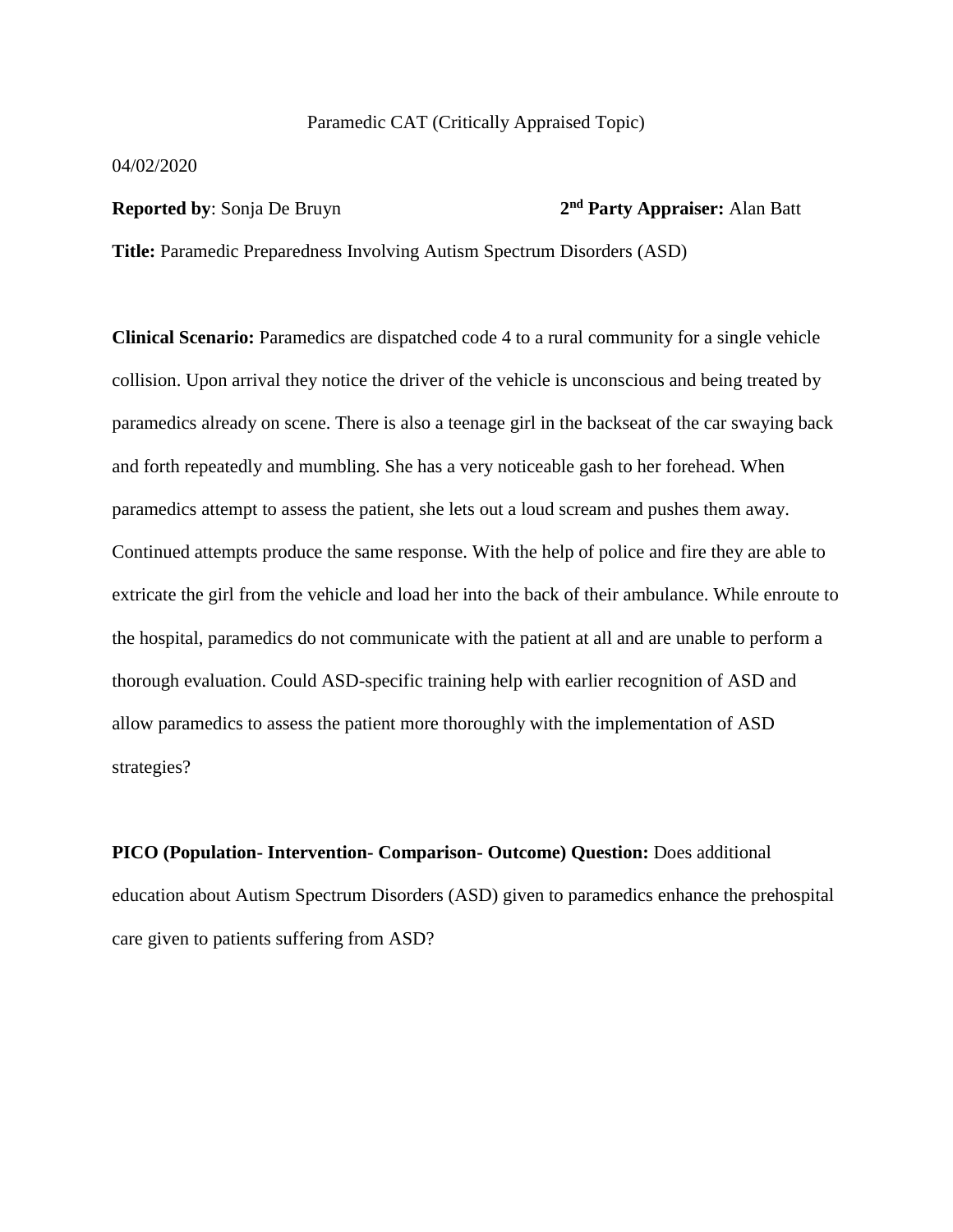**Search Strategy:** (paramedic OR ems OR emergency medical service OR prehospital OR pre-

hospital OR ambulance OR emergency medical technician OR emt) AND (autism spectrum

disorders)

Limits: last 5 years, English and humans

## Search outcome: CINAHL: 22 results, PubMed: 65 results

Inclusion Criteria: Studies must be in regards to Autism Spectrum Disorders (ASD); contain

information about education and training of paramedics; be conducted in an emergency pre-

hospital setting.

| Author,     | <b>Population:</b>       | <b>Design</b>          | <b>Study Aims</b> | <b>Results</b> | Strengths/         |
|-------------|--------------------------|------------------------|-------------------|----------------|--------------------|
| <b>Date</b> | <b>Sample</b>            |                        |                   |                | <b>Weaknesses</b>  |
|             | <b>Characteristics</b>   |                        |                   |                |                    |
| Wachob      | 73 EMT <sub>s</sub> (28) | Using the Western      | Determine         | Participants   | <b>Strengths:</b>  |
| & Pesci     | <sub>or</sub>            | <b>Region ASERT</b>    | the level of      | who            | - recognizes       |
| (2017)      | Paramedics               | <b>Autism Spectrum</b> | knowledge         | reported       | the possibility    |
|             | $(45)$ working in        | Disorder Survey,       | and comfort       | previously     | that prior         |
|             | one of six               | containing 38          | among first       | responding     | experience/        |
|             | counties across          | questions,             | responders        | a patient      | education          |
|             | western                  | participants were      | regarding         | with an        | may have an        |
|             | Pennsylvania             | asked about their      | ASD.              | ASD,           | influence          |
|             |                          | prior knowledge of     |                   | overall had    | - evaluates        |
|             | 44 males                 | ASD and their          |                   | a higher       | first              |
|             | 29 females               | comfort level when     |                   | knowledge      | responders of      |
|             |                          | interacting with       |                   | score          | all different      |
|             | Age 18- $56+$            | people who have        |                   |                | age groups,        |
|             |                          | ASD.                   |                   | Those who      | genders and        |
|             |                          |                        |                   | received       | experience         |
|             |                          | The survey used a      |                   | ASD-           | levels             |
|             |                          | Likert-type rating     |                   | specific       | - conclusion is    |
|             |                          | scale (strongly        |                   | training in    | supported by       |
|             |                          | agree-strongly         |                   | the past,      | the findings       |
|             |                          | disagree).             |                   | reported a     |                    |
|             |                          |                        |                   | higher         | <b>Weaknesses:</b> |

**Relevant papers:** 2 papers were chosen as relevant for this CAT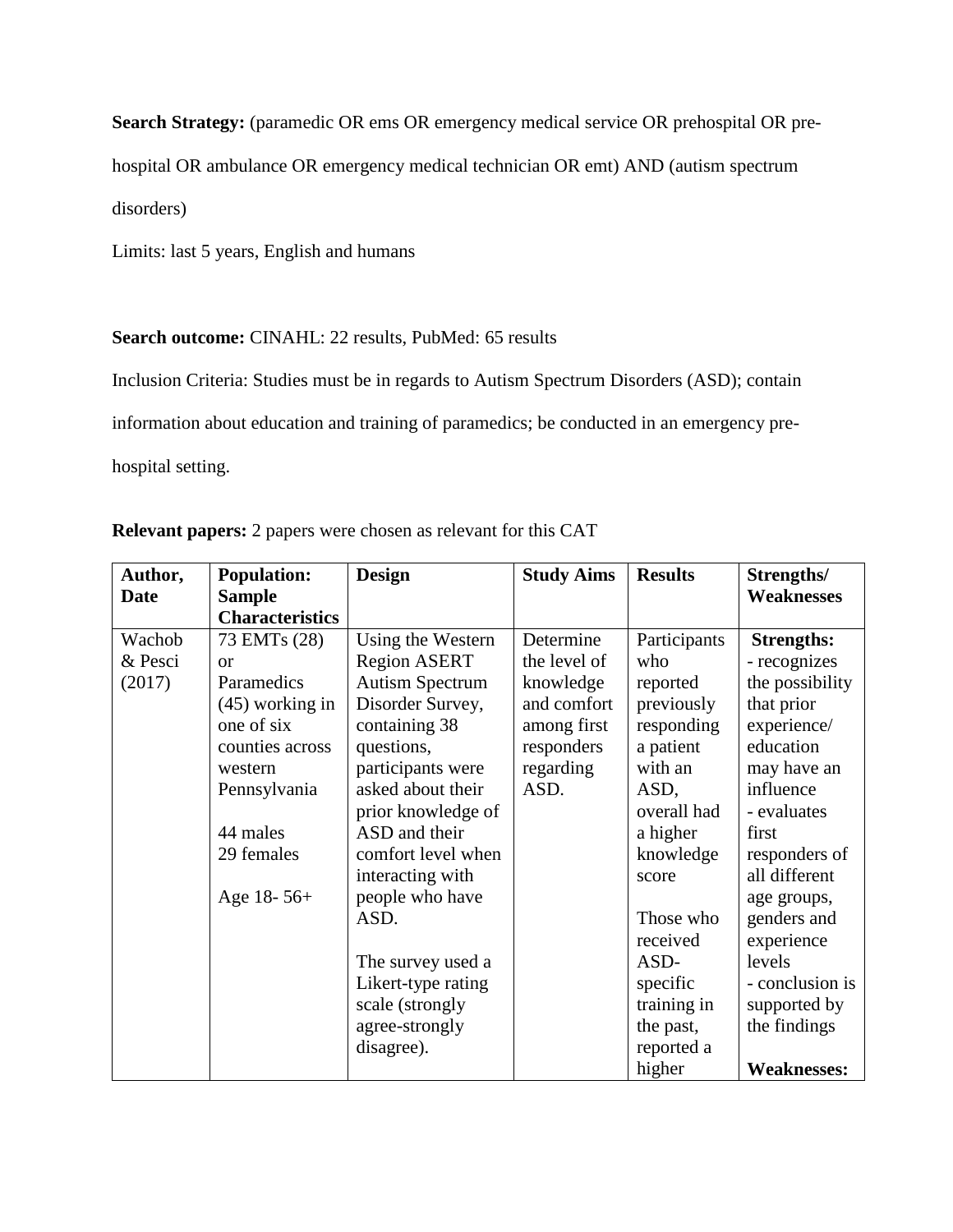|           |                   | It was sent out via  |                | comfort       | - Surveys          |
|-----------|-------------------|----------------------|----------------|---------------|--------------------|
|           |                   | email.               |                | level         | were sent out      |
|           |                   |                      |                |               | via email          |
|           |                   |                      |                |               | allowing for       |
|           |                   |                      |                |               | voluntary          |
|           |                   |                      |                |               | response bias      |
|           |                   |                      |                |               | - only took        |
|           |                   |                      |                |               | place in           |
|           |                   |                      |                |               | Western            |
|           |                   |                      |                |               | Pennsylvania-      |
|           |                   |                      |                |               | regional bias      |
| Cheung,   | 75 Emergency      | Participants were    | To evaluate    | Among the     | <b>Strengths:</b>  |
| McCarthy, | Medical           | recruited as part of | the            | 75            | - recognizes       |
| Cicero,   | Responders        | a larger study,      | interaction    | interactions: | the possibility    |
| Leventhal | trained to        | assessing disaster   | between        |               | that prior         |
| $\&$      | different levels. | triage ability.      | emergency      | 27%           | experience/        |
| Weitzman  |                   |                      | medical        | provided      | education          |
| (2019)    | Working in        | Simulated bus        | responders     | reassurance   | may have an        |
|           | New England       | crash involving an   |                |               | influence          |
|           | region            | adolescent with      | To             | 1% elicited   | - blind study-     |
|           |                   | <b>ASD</b>           | determine if   | information   | no bias from       |
|           | 19 female         |                      | certain        |               | participants       |
|           | 56 male           | EMR's were           | demographic    | 11% asked     | - conclusion is    |
|           |                   | graded, by two       | factors        | bystanders    | supported by       |
|           |                   | clinicians           | influence the  | for           | the findings       |
|           |                   | independently,       | interaction    | information/  |                    |
|           |                   | based on 5           | between the    | assistance    | <b>Weaknesses:</b> |
|           |                   | domains:             | responder      |               | - only took        |
|           |                   |                      | and the        | 35%           | place in New       |
|           |                   | Reassurance<br>1)    | person who     | suggested a   | England            |
|           |                   | attempts             | has an ASD.    | disability    | $region -$         |
|           |                   | 2) Quality of        |                | (13%          | regional bias      |
|           |                   | interactions         | The assess     | suggested     | - Adolescent       |
|           |                   | 3)<br>Elicitation    | the ability of | ASD)          | with an ASD        |
|           |                   | of                   | the            |               | was portrayed      |
|           |                   | information          | responder to   |               | by an $actor -$    |
|           |                   | Interaction<br>4)    | recognize an   |               | may not be an      |
|           |                   | with others          | <b>ASD</b>     |               | accurate           |
|           |                   | Recognition<br>5)    |                |               | representation     |
|           |                   | of a                 |                |               | of the             |
|           |                   | disability           |                |               | disorder, or       |
|           |                   |                      |                |               | how EMR's          |
|           |                   | Questionnaire that   |                |               | would              |
|           |                   | was filled out by    |                |               | respond in         |
|           |                   | participants         |                |               | real life.         |
|           |                   | reported age, sex,   |                |               |                    |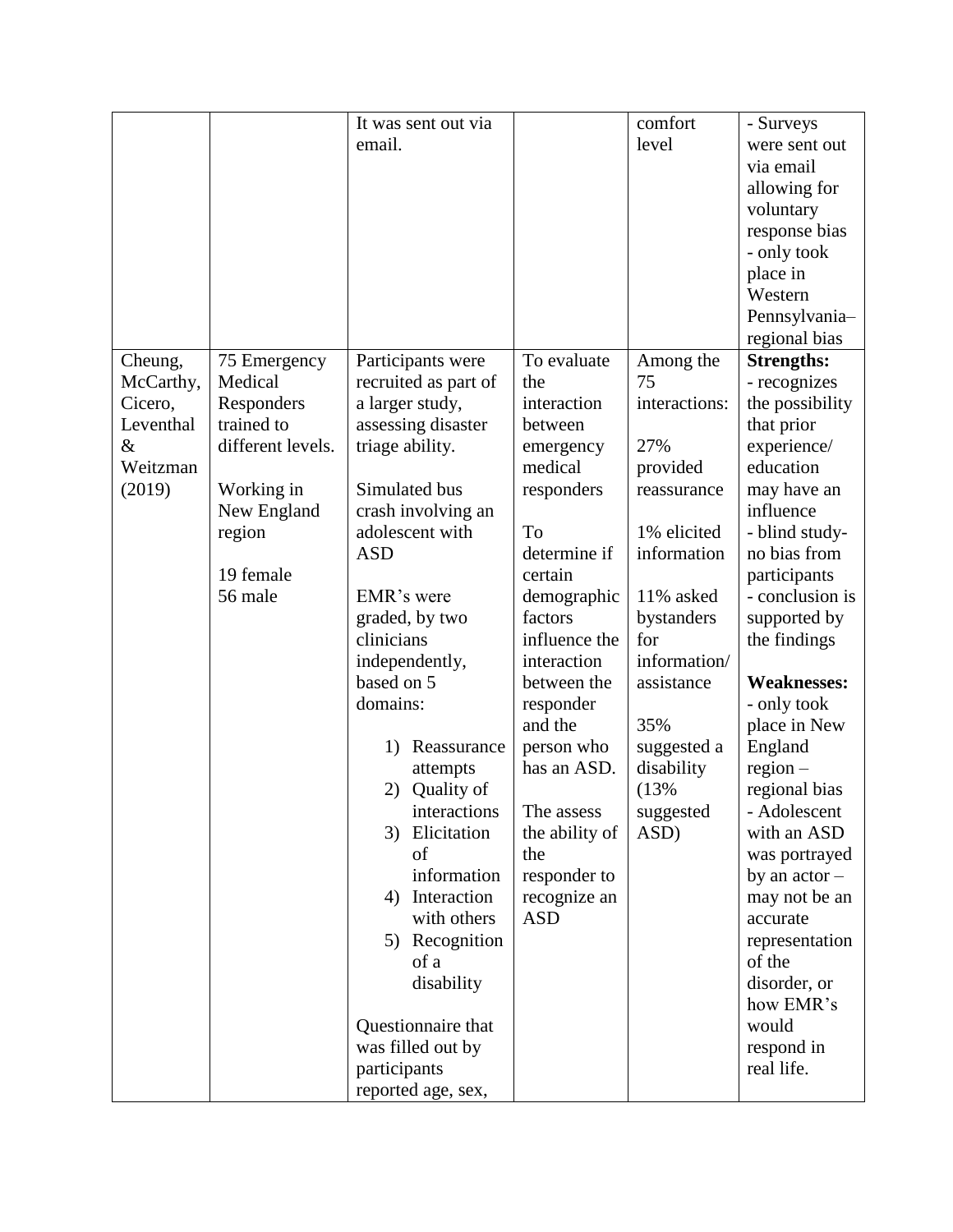|  | experience level |  | - interactions |
|--|------------------|--|----------------|
|  | etc.             |  | were very      |
|  |                  |  | short (about   |
|  |                  |  | 38 seconds)    |

**Comments:** Both of the above articles took place in a single region allowing for the possibility of a regional bias. It is possible that other regions train their paramedics in the assessment and treatment of patients with an autism spectrum disorder (ASD) and therefore more research should be done to determine the best strategies for improvement. It should be noted that the amount of participants who had received ASD-specific training in the past were self-reported and it is unknown where or how they received their training, most likely on their own time.

**Clinical Bottom Line:** As evidenced by the articles, emergency medical service (EMS) personnel are generally uncomfortable when dealing with patients who have an autism spectrum disorder (ASD). This affects the assessment of the patient, as well as how the patient is treated. It is also shown that ASD-specific training or prior experiences have positively influenced the comfort levels of EMS personnel. As of right now, there is limited research to show how paramedics should be trained to better assess patients with an ASD. Emergency department staff (RPN, RN, EDT, etc.) are more commonly trained in assessing and treating patients with ASDs, as indicated by the results of my search outcome, which can be used as a guideline to further educate paramedics.